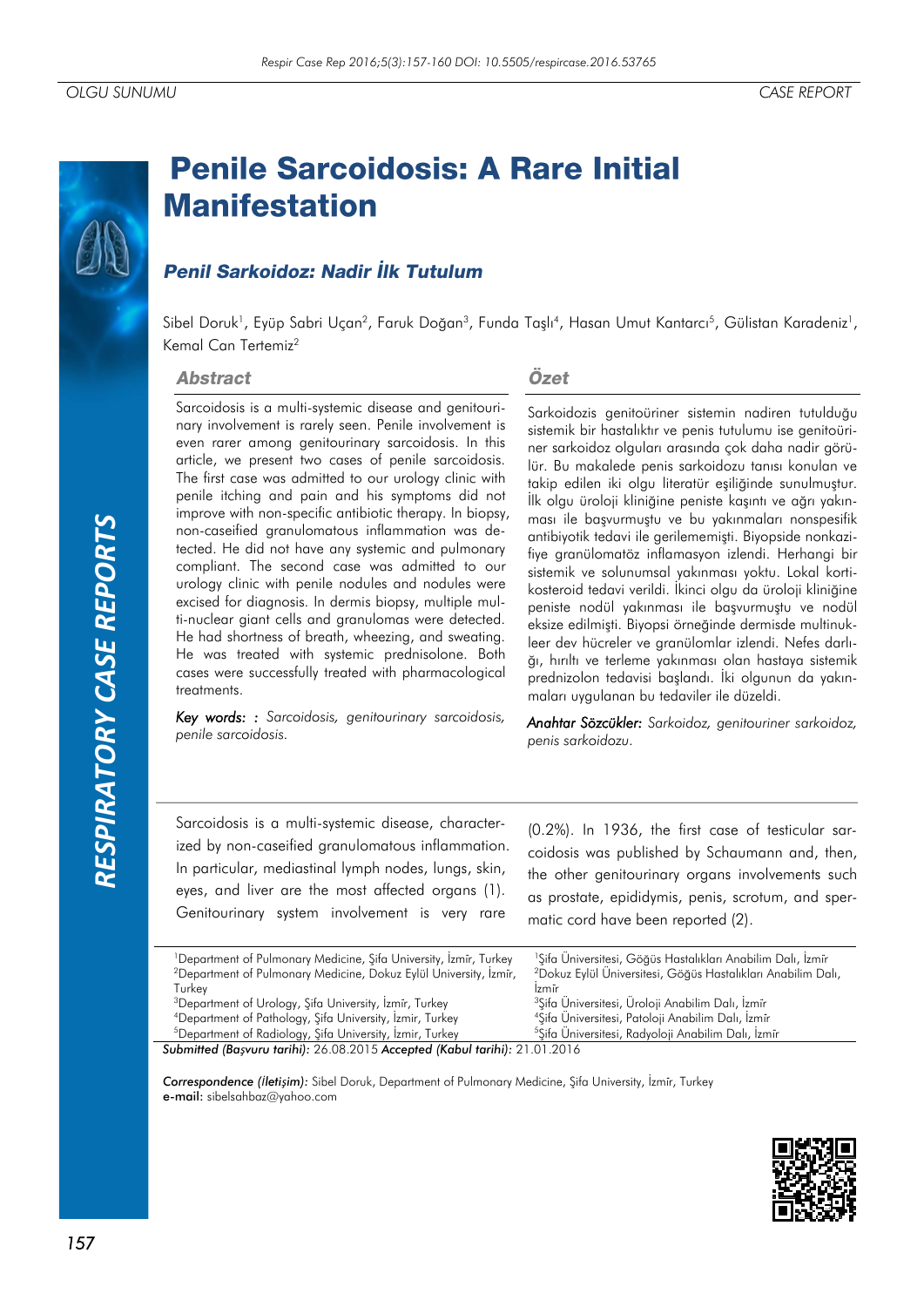### CASE

*Case 1:* A 31-year-old male was admitted to our urology clinic with of penile itching and pain for two weeks. Physical examination revealed penile erythema and swelling. The patient was treated with sulbactam-ampicillin for 14 days; however, his symptoms did not improve with this therapy. In further examination, three nodules were detected (two nodules were approximately 1 cm in-size in the dorsal penis and other nodule was approximately 2 cm in the ventral penis) and these nodules were excised. In biopsy, non-caseified granulomatous inflammation was detected (Figure 1 and 2). The patient was admitted to the pulmonary medicine outpatient clinic with a preliminary diagnosis of sarcoidosis. The patient had no systemic complaints and also he did not define any symptom suggesting nephrolithiasis, erythema nodosum, uveitis or arthritis. His physical examination findings were normal. Routine biochemical analysis, urine analysis, erythrocyte sedimentation rate, and abdominal ultrasonography were normal. Several perihilar lymphadenopathy, which was the largest diameter as 3 cm and several pulmonary milimetric nodules, which were the largest diameter as 7 mm were detected in thoracic computed tomography (Figure 3 and 4). Pulmonary function test (PFT) results were normal [FEV1/FVC: %80, FEV1: 4.98 L (114%), FVC: 6.23 L (119%), PEF: 8.23L (83%), FEF25-75: 5.23L (108%)]. Tuberculin skin test was non-reactive and serum angiotensin converting enzyme (ACE) level was 102 U/L (elevated). He was treated with local corticosteroid therapy.



*Figure 1: Non-caseifed granulomatous inflammation (H&E X100)*



*Figure 2: Non-caseifed granulomatous inflammation (H&E X100)*

*Case 2:* A 39-year-old male was admitted to our urology clinic with penile nodules and nodules were excised for diagnosis. In his dermis biopsy, multiple multi-nuclear giant cells, histiocytes, and granulomas were detected. The patient was admitted to the pulmonary medicine outpatient clinic with shortness of breath, wheezing, and sweating. Bilateral reticular and reticulonodular densities and mediastinal enlargement were seen in PA chest X-ray. In PFT's, FEV1 and FVC were 2.60 L (71%) and 2.85 L (78%), respectively and FEV1/FVC 91%. Biochemical analysis, urine analysis, and erythrocyte sedimentation rate were normal. Fiberoptic bronchoscopy was performed. In bronchoalveolar lavage (BAL) fluid, 40% lymphocytes, 55% histiocytes), and 5% neutrophils were detected. In transbronchial lung biopsy, non-caseified granuloma was seen. Also, the  $CD_4/CD_8$  ratio in the BAL fluid was 6.5. Serum ACE level was 162 U/L. The patient was diagnosed with Stage II pulmonary sarcoidosis and penile sarcoidosis. He was treated with 32 mg/day oral prednisolone to resolve his systemic and pulmonary symptoms. After one month, penile lesions and respiratory symptoms improved with the treatment and serum ACE level decreased to 16.6 U/L. Prednisolone dose was gradually reduced and discontinued at six months.



*Figure 3: Hiler lymph nodes*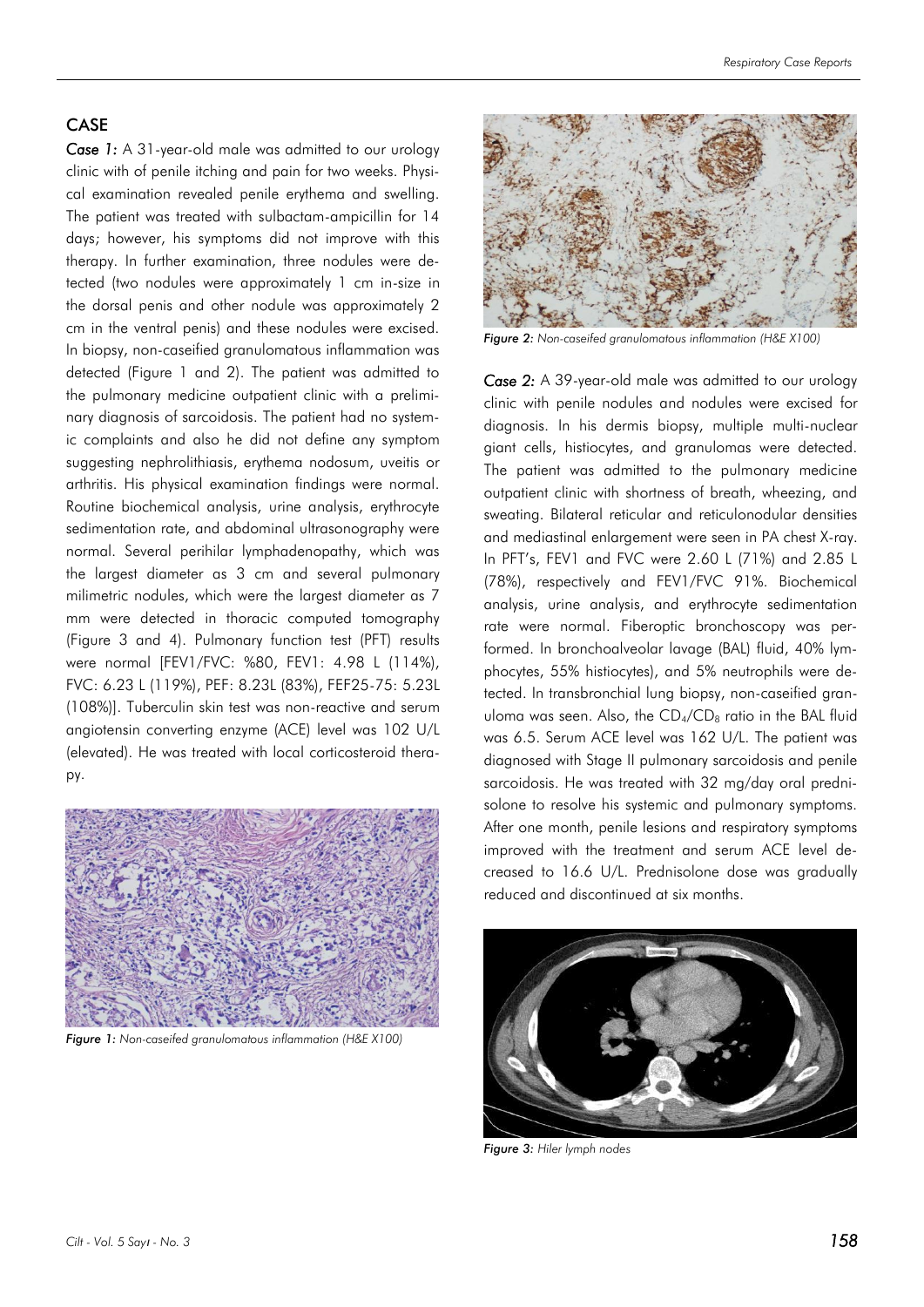

*Figure 4: Paranchimal pulmonary nodules*

### **DISCUSSION**

Sarcoidosis is a multi-systemic disease characterized by non-caseified granulomatous inflammation with an unknown etiology (1). Pulmonary involvement was detected 90% of the cases and the most common symptoms are cough, shortness of breath, and pleuritic chest pain (3). In these cases, mediastinal lymph nodes and several pulmonary milimetric nodules were seen in thoracic computed tomography. The patients may have any systemic complaint; therefore, we do not need to perform systematic screening with gallium-67 scintigraphy or positron emission tomography (4). The most common radiographic findings of thoracic involvement are mediastinal and hilar lymphadenopathy with or without pulmonary parenchymal involvement (5). In our cases, we found mediastinal lymphadenopathy and pulmonary parenchymal nodules, as expected. Extrapulmonary involvements such as cardiovascular system, nervous system, upper respiratory tract, kidneys, spleen, thyroid, gastrointestinal tract, and musculoskeletal involvement is rare (0.4 to 5%) (3,6). Genitourinary tract involvement is much more uncommon (0.2%), and usually gives no symptom with a clinically silent presentation (7,8). Clinical course and prognosis of the disease are influenced by ethnic and genetic factors. Extrapulmonary involvement is more common in African-Americans. More than 50% of genitourinary sarcoidosis is observed in African-American men, while less than 10% is seen in males (1). Hence, our cases were characterized by a rare involvement. In the literature, it has been reported that male genitourinary sarcoidosis usually involves the scrotum (1). Another interesting feature of our cases is the only penile involvement seen in the genitourinary system.

On the other hand, examination of non-caseous granulomatous inflammation in extrapulmonary organs or tissues is insufficient for the definite diagnosis of sarcoidosis. In these cases, pulmonary assessment should be also performed (9). Therefore, posteroanterior chest X-ray,

kidney and liver function tests, urine analysis, electrocardiography, tuberculin skin test, and eye examination are recommended (10). However, our cases had no pathology as assessed by the aforementioned tests and the tuberculin skin test was non-reactive.

In addition, serum ACE level is widely used in the evaluation of patients with sarcoidosis. Serum ACE level is recommended as an indicator of activation of the disease for using in follow-up, but not for diagnosis (11). In the second case, systemic symptoms resolved and serum ACE level decreased, following systemic prednisolone therapy. Based on the presence of mediastinal lymph nodes, increased serum ACE levels, and pathological examination findings of penile nodules, we diagnosed the first case with sarcoidosis. We did not perform any invasive procedure for the diagnosis of mediastinal lymph nodes. In the second case, we performed fiberoptic bronchoscopy, due to respiratory and systemic symptoms. Increased CD4/CD8 ratio, lymphocytic alveolitis, non-caseified granuloma in the transbronchial lung biopsy and increased serum ACE level supported the preliminary diagnosis.

Furthermore, systemic corticosteroids can be used for the treatment of genitourinary sarcoidosis as pulmonary sarcoidosis (10). As the first case did not suffer from any complaints, we planned to follow without systemic treatment. For the second case, we initiated 32 mg/day systemic prednisolone. Penile lesions and respiratory symptoms improved with this treatment.

In conclusion, we emphasize that sarcoidosis is a multisystemic disorder, although the involvement of the genital system is quite rare. Therefore, systemic evaluation of suspected sarcoidosis, as in the other systematic diseases, is of utmost importance. Sarcoidosis should be considered in the differential diagnosis of papules or nodules in the genital area.

### CONFLICTS OF INTEREST

None declared.

### AUTHOR CONTRIBUTIONS

Concept - S.D., E.S.U., F.D., F.T., H.U.K., G.K., K.C.T.; Planning and Design - S.D., E.S.U., F.D., F.T., H.U.K., G.K., K.C.T.; Supervision - S.D., E.S.U., F.D., F.T., H.U.K., G.K., K.C.T.; Funding -; Materials -; Data Collection and/or Processing - S.D.; Analysis and/or Interpretation -; Literature Review -; Writing - S.D., G.K.; Critical Review - K.C.T.